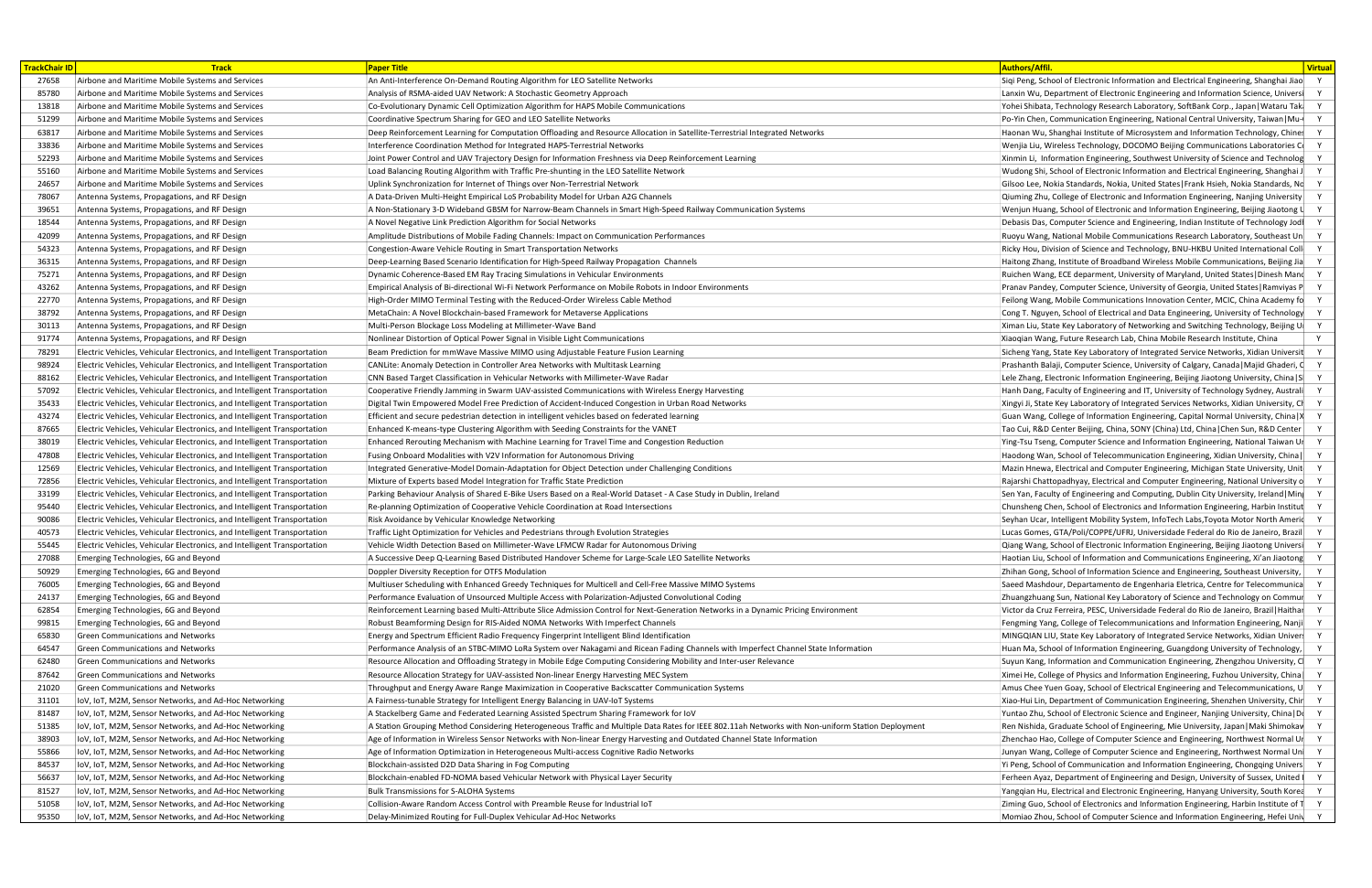|                                                                                                                 | Design and Implementation of Adaptive-Bitrate-Streaming-based Edge Caching                                                                                                                          | Yinxin Li, The State Key Laboratory of Integrated Services Networks, Xidian Unive                                                                                       |
|-----------------------------------------------------------------------------------------------------------------|-----------------------------------------------------------------------------------------------------------------------------------------------------------------------------------------------------|-------------------------------------------------------------------------------------------------------------------------------------------------------------------------|
| 68269   IoV, IoT, M2M, Sensor Networks, and Ad-Hoc Networking                                                   | Dynamic Game-based Caching Replacement in Edge Networks                                                                                                                                             | Huixian Gu, Xidian University, The State Key Laboratory of Integrated Services Netw                                                                                     |
| 20054   IoV, IoT, M2M, Sensor Networks, and Ad-Hoc Networking                                                   | Enhanced Preamble Based MAC Mechanism for IIoT-oriented PLC Network                                                                                                                                 | Kai Song, Department of Electronic Engineering, Shanghai Jiao Tong University, Chin                                                                                     |
|                                                                                                                 | FD-M2MMAC: A Full-Duplex Many-to-Many MAC Protocol for Wireless Ad Hoc Networks                                                                                                                     | Wilton Santana, Centro de Informática, Universidade Federal de Pernambuco, Brazi                                                                                        |
| 74574   IoV, IoT, M2M, Sensor Networks, and Ad-Hoc Networking                                                   | Federated Deep Reinforcement Learning-Based Task Allocation in Vehicular Fog Computing                                                                                                              | Jinming Shi, Department of Electronic Engineering, Tsinghua University, China   Jun I                                                                                   |
| 28899   IoV, IoT, M2M, Sensor Networks, and Ad-Hoc Networking                                                   | GBHO: A Gain-Based Heuristic Offloading Algorithm in Vehicular Edge Computing                                                                                                                       | TZUNG-REN KUO, School of Electronics, Peking University, Peking University, China                                                                                       |
| 57537   IoV, IoT, M2M, Sensor Networks, and Ad-Hoc Networking                                                   | Global Edge Bandwidth Cost Gradient-based Heuristic for Fast Data Delivery to Connected Vehicles under Vehicle Overlaps                                                                             | Akshaj Gupta, Computer Systems Group, International Institute of Information Tech                                                                                       |
| 14020   IoV, IoT, M2M, Sensor Networks, and Ad-Hoc Networking                                                   | Index Coded - NOMA in Vehicular Ad Hoc Networks                                                                                                                                                     | Sreelakshmi P, Electronics and Communication Engineering, National Institute of T                                                                                       |
| 96633   IoV, IoT, M2M, Sensor Networks, and Ad-Hoc Networking                                                   | Index Coded Modulation in Network to Vehicle (N2V) Communication                                                                                                                                    | Jesy Pachat, Electronics and Communication Department, National Institute of Tech                                                                                       |
| 23356   IoV, IoT, M2M, Sensor Networks, and Ad-Hoc Networkin                                                    | IntelligentChain: Blockchain and Machine Learning based Intelligent Security Application for Internet of Vehicles (IoV)                                                                             | Amritesh Kumar, IDRP: IoT & Applications, Indian Institute of Technology Jodhpur, I                                                                                     |
| 30808   IoV, IoT, M2M, Sensor Networks, and Ad-Hoc Networking                                                   | MAB-Based 3-Way Neighbor Discovery for Wireless Networks Using Directional Antennas                                                                                                                 | Wenliang Sun, Electronic Engineering, Tsinghua University, China   YiChen Wu, Elect                                                                                     |
| 79419   IoV, IoT, M2M, Sensor Networks, and Ad-Hoc Networking                                                   | Optimal Update for Energy Harvesting Sensor with Reliable Backup Energy                                                                                                                             | Lixin Wang, Electronic Engineering, Tsinghua University, China   Fuzhou Peng, School                                                                                    |
| 19922   IoV, IoT, M2M, Sensor Networks, and Ad-Hoc Networking                                                   | Path-Aware OMP Algorithms for Provenance Recovery in Wireless Networks                                                                                                                              | Shilpi Mishra, Bharti School of Telecommunications, IIT Delhi, India   Harshan Jagade                                                                                   |
| 97242   IoV, IoT, M2M, Sensor Networks, and Ad-Hoc Networking                                                   | Proof-of-Communication-Capability Based Authentication in Blockchain-enabled Wireless Autonomous Vehicular Networks                                                                                 | Ali Hussain Khan, Electrical Engineering, LUMS, Pakistan   Chuadhry Mujeeb Ahmed                                                                                        |
| 23317   IoV, IoT, M2M, Sensor Networks, and Ad-Hoc Networking                                                   | QoS-Guarantee Access Management for Massive MTC Networks                                                                                                                                            | Ting Qi, School of Communications and Information Engineering, Nanjing University                                                                                       |
|                                                                                                                 | RIS-Assisted Over-the-Air Computation in Millimeter Wave Communication Networks                                                                                                                     | Lin Hu, School of Information Science and Technology, ShanghaiTech University; Chi                                                                                      |
| 10319   IoV, IoT, M2M, Sensor Networks, and Ad-Hoc Networking                                                   | Scheduling to Minimize Control Cost in Multi-loop Wireless Networked Control with Imperfect Sensors                                                                                                 | He Ma, Department of Electronic Engineering, Tsinghua University, China   Lixin War                                                                                     |
| 48818   IoV, IoT, M2M, Sensor Networks, and Ad-Hoc Networking                                                   | V2E Association and Resource Allocation via Deep Reinforcement Learning in MEC-based HetVNets                                                                                                       | Yuying Wu, National Mobile Communications Research Laboratory, Southeast Unive                                                                                          |
|                                                                                                                 | Wake-up Control for Energy-Efficient Anomaly Detection in Wireless Sensor Networks                                                                                                                  | Hitoshi Kawakita, Graduate School of Science and Engineering, Kansai University, Ja                                                                                     |
| 71378   IoV, IoT, M2M, Sensor Networks, and Ad-Hoc Networking                                                   | Workflow Scheduling Using Hybrid PSO-GA Algorithm in Serverless Edge Computing for the Internet of Things                                                                                           | Renchao Xie, Information and Communication Engineering, Beijing University of Po                                                                                        |
| 89 Machine Learning and AI for Communications                                                                   | A Deep Reinforcement Learning based Analog Beamforming Approach in Downlink MISO Systems                                                                                                            | hang zhou, Faculty of Engineering, Ibaraki University, Japan   Xiaoyan wang, Faculty                                                                                    |
| 992 Machine Learning and AI for Communications                                                                  | A Neural-Network-Based Uplink Interference Identification Algorithm for Ultra-Dense networks                                                                                                        | Ganyuan Duan, School of Information and Communication Engineering, Beijing Univ                                                                                         |
| 8085 Machine Learning and AI for Communications                                                                 | A Novel Probe Selection Algorithm based on Standard FR1 MIMO OTA Testing Solutions                                                                                                                  | Xiaohang Yang, Mobile communications innovation center, CAICT, China   Hao Sun, I                                                                                       |
| 4893 Machine Learning and AI for Communications                                                                 | A Scheme for Uplink NOMA Communication with Intelligent Resource Allocation for mMTC Traffic over eMBB Traffic                                                                                      | Xiangyu Zhu, School of Information Science and Engineering, Southeast University, (                                                                                     |
| 42 Machine Learning and AI for Communications                                                                   | Adaptive Function Placement with Distributed Deep Reinforcement Learning in RAN Slicing                                                                                                             | Yu Tsukamoto, Wireless technology division, KDDI Research, Inc., Japan Haruhisa H                                                                                       |
| 0 Machine Learning and AI for Communications                                                                    | An Improved Automatic Modulation Classification Scheme Based on Adaptive Fusion Network                                                                                                             | Hao Shi, School of Microelectronics, Xidian University, China   Qi Peng, School of Mic                                                                                  |
| 40 Machine Learning and AI for Communications                                                                   | Automatic Modulation Classification for Cognitive Radio Systems using CNN with Probabilistic Attention Mechanism                                                                                    | Abhishek Gupta, Electrical Computer and Biomedical Engineering, Ryerson Universi                                                                                        |
| 930 Machine Learning and AI for Communications                                                                  | Beamforming and Resource Allocation in Multi-cell OFDMA Systems based on Deep Transfer Reinforcement Learning                                                                                       | Gaoxiang Sun, School of Communication and Information Engineering, Nanjing Univ                                                                                         |
| 2959 Machine Learning and AI for Communications                                                                 | Clustering Optimization and HOG Feature Extraction based Primary User Activity Scene Recognition Scheme                                                                                             | Yu Wang, School of Communication and Information Engineering, Chongqing Unive                                                                                           |
| 99320 Machine Learning and AI for Communications                                                                | Compressed Beam Selection for Single/multi-cell Beam Management                                                                                                                                     | Xia Li, State Key Laboratory of Mobile Network and Mobile Multimedia Technology,                                                                                        |
| 90588 Machine Learning and AI for Communications                                                                | Deep Learning for Fast Beam Tracking using RSRP in Millimeter Wave MIMO Systems                                                                                                                     | Jiankun Zhang, Wireless Terminal Chipset Algorithm Development Dept, HS, Huawe                                                                                          |
| 266 Machine Learning and AI for Communications                                                                  | Deep Learning-Based Time-varying Channel Prediction for MIMO Systems                                                                                                                                | Shiyu Zhang, State Key Laboratory of Networking and Switching Technology, Beijing                                                                                       |
| 2 Machine Learning and AI for Communications                                                                    | Deep Reinforcement Learning-Based Task Scheduling in Heterogeneous MEC Networks                                                                                                                     | Ying Shang, School of Telecommunications Engineering, Xidian University, China   Jin                                                                                    |
| 4132   Machine Learning and AI for Communications                                                               | Delivery with UAVs: a simulated dataset via ATS                                                                                                                                                     | Giulio Rigoni, Department of Mathematics and Computer Science, University of Flo                                                                                        |
| 4967 Machine Learning and AI for Communications                                                                 | <b>Ensemble-Based Distributed Learning for Generative Adversarial Networks</b>                                                                                                                      | Chonghe Liu, Department of Information Science, Zhejiang University, China   Jinke F                                                                                    |
| 94110 Machine Learning and AI for Communications                                                                | Joint Fine Time Synchronization and Channel Estimation Using Deep Learning for Wireless Communication Systems                                                                                       | Chin-Liang Wang, Department of Electrical Eng. and Institute of Communications En                                                                                       |
| 185 Machine Learning and AI for Communications                                                                  | Joint Weighted and Truncated Nuclear Norm Minimization for Matrix Completion-Assisted mmWave Massive MIMO Channel Estimation                                                                        | Yunyi Li, School of Computer Science and Engineering, Hunan University of Science                                                                                       |
| 274 Machine Learning and AI for Communications                                                                  | MAB-based Joint Optimization of Wireless LAN and Machine Learning for Communication-efficient Distributed Inference in Lossy Networks                                                               | Kojin Yorita, school of engineering, Tokyo Institute of Technology, Japan   Sohei Itaha                                                                                 |
| 8 Machine Learning and AI for Communications                                                                    | Machine Learning based Interference Whitening in 5G NR MIMO Receiver                                                                                                                                | Shailesh Chaudhari, Modem research and development, Samsung Semiconductor, I                                                                                            |
| 42294 Machine Learning and AI for Communications                                                                | Millimeter-wave Received Power Prediction Using Point Cloud Data and Supervised Learning                                                                                                            | Shoki Ohta, School of Engineering, Tokyo Institute of Technology, Japan   Takayuki N                                                                                    |
| 63058 Machine Learning and AI for Communications                                                                | Modeling and Analysis of Intermittent Federated Learning Over Cellular-Connected UAV Networks                                                                                                       | Di-Chun Liang, Institute of Communications Engineering, National Yang Ming Chiao                                                                                        |
| 19402 Machine Learning and AI for Communications                                                                | Reinforcement Learning for Standards Design                                                                                                                                                         | Shahrukh Khan Kasi, Al4Networks Center, University of Oklahoma, United States   Sa                                                                                      |
| 19714 Machine Learning and AI for Communications                                                                | ResNet-Based Top-N Transmit Antenna Selection Algorithm for Massive MIMO Systems                                                                                                                    | Yunfei Zheng, State Key Laboratory of Networking and Switching Technology, Beijin                                                                                       |
| 76869 Machine Learning and AI for Communications                                                                | SNR-aware Automatic Modulation Recognition based on Modified Deep Residual Networks                                                                                                                 | Jingya Yang, Wireless center, Institute of Computing Technology, Chinese Academy                                                                                        |
| 29506 Machine Learning and AI for Communications                                                                | User Scheduling in Massive MIMO: A Joint Deep Learning and Genetic Algorithm Approach                                                                                                               | Mostafa Mohammadkarimi, Electrical Engineering, Mathematics and Computer Scie                                                                                           |
| 36639 Machine Learning and AI for Communications                                                                | Using Optimized Focal Loss for Imbalanced Dataset on Network Intrusion Detection System                                                                                                             | Mulyanto Mulyanto, Electronic and Computer Engineering, National Taiwan Univers                                                                                         |
|                                                                                                                 | Wireless Channel Prediction for Multi-user Physical Layer with Deep Reinforcement Learning                                                                                                          | Man Chu, Department of Engineering, Shenzhen MSU-BIT University, China   An Liu,                                                                                        |
| 3006 Machine Learning and AI for Communications<br>2240 Multiple Antennas and Cooperative Communications        | A Novel Hybrid Duplex Scheme for Two-hop Relaying System                                                                                                                                            | Siling Liu, Microelectronics and Communication Engineering, Chongqing University,                                                                                       |
|                                                                                                                 |                                                                                                                                                                                                     | Supuni Gunasekara, Department of Electrical and Electronic Engineering, University                                                                                      |
| 19888 Multiple Antennas and Cooperative Communications                                                          | A Novel Partial Joint Processing Architecture for distributed Massive MIMO                                                                                                                          |                                                                                                                                                                         |
| 46386 Multiple Antennas and Cooperative Communications                                                          | A Recursive Solution of Optimal Joint Transmit-receive Diversity Weight Vectors                                                                                                                     | Fumiyuki Adachi, International Research Institute of Disaster Science, Tohoku Unive                                                                                     |
| 5711 Multiple Antennas and Cooperative Communications                                                           | A Two-Stage Adaptive Channel Estimation Scheme for Millimeter-Wave Massive MIMO Communication                                                                                                       | Pengyuan Cheng, College of Information Science and Electronic Engineering, Zhejiar                                                                                      |
| 2216 Multiple Antennas and Cooperative Communications                                                           | A WMMSE Approach to Distortion-Aware Beamforming Design for Millimeter-Wave Massive MIMO Downlink Communication                                                                                     | Mengyu Wu, College of Information Science and Electronic Engineering, Zhejiang Ur                                                                                       |
| 54663 Multiple Antennas and Cooperative Communications                                                          | Achieving Constant Rate Covert Communication via Multiple Antennas                                                                                                                                  | Wanyu Xiang, National Key Laboratory of Science and Technology on Communicatic                                                                                          |
| 52725 Multiple Antennas and Cooperative Communications                                                          | Beam Selection and Tracking for Amplify-and-Forward Repeaters                                                                                                                                       | Adrian Schumacher, Mobile Networks, Swisscom (Switzerland) Ltd., Switzerland   Ru                                                                                       |
| 76289 Multiple Antennas and Cooperative Communications                                                          | Beamforming, Antenna Selection, and Power Allocation Factor Design for Downlink Two-User MISO-NOMA Systems                                                                                          | Hao-Tse CHIU, Graduate School of Fundamental Science and Engineering, Waseda L                                                                                          |
| 80066 Multiple Antennas and Cooperative Communications                                                          | Characteristic Analysis and Modeling of Underground Space Wireless Communication Channels                                                                                                           | Xingyu Ji, National Mobile Communications Research Laboratory, Southeast univers                                                                                        |
| 45201 Multiple Antennas and Cooperative Communications                                                          | Intelligent Feedback Overhead Reduction (iFOR) in Wi-Fi 7 and Beyond                                                                                                                                | Mrugen Deshmukh, ECE, North Carolina State University, United States   Zinan Lin, V                                                                                     |
|                                                                                                                 |                                                                                                                                                                                                     |                                                                                                                                                                         |
| 3703 Multiple Antennas and Cooperative Communications<br>61173 Multiple Antennas and Cooperative Communications | LSTM-based Spectral Efficiency Prediction by Capturing Wireless Terminal Movement in IRS-Assisted Systems<br>On Relay-Based Subcarrier Allocation and Power Management in 5G Multicellular Networks | Yoshihiko Tsuchiya, Dept. of Information and Computer Technology, Tokyo Universi<br>Konstantinos Psilopanagiotis, School of Electrical and Computer Engineering, Nation |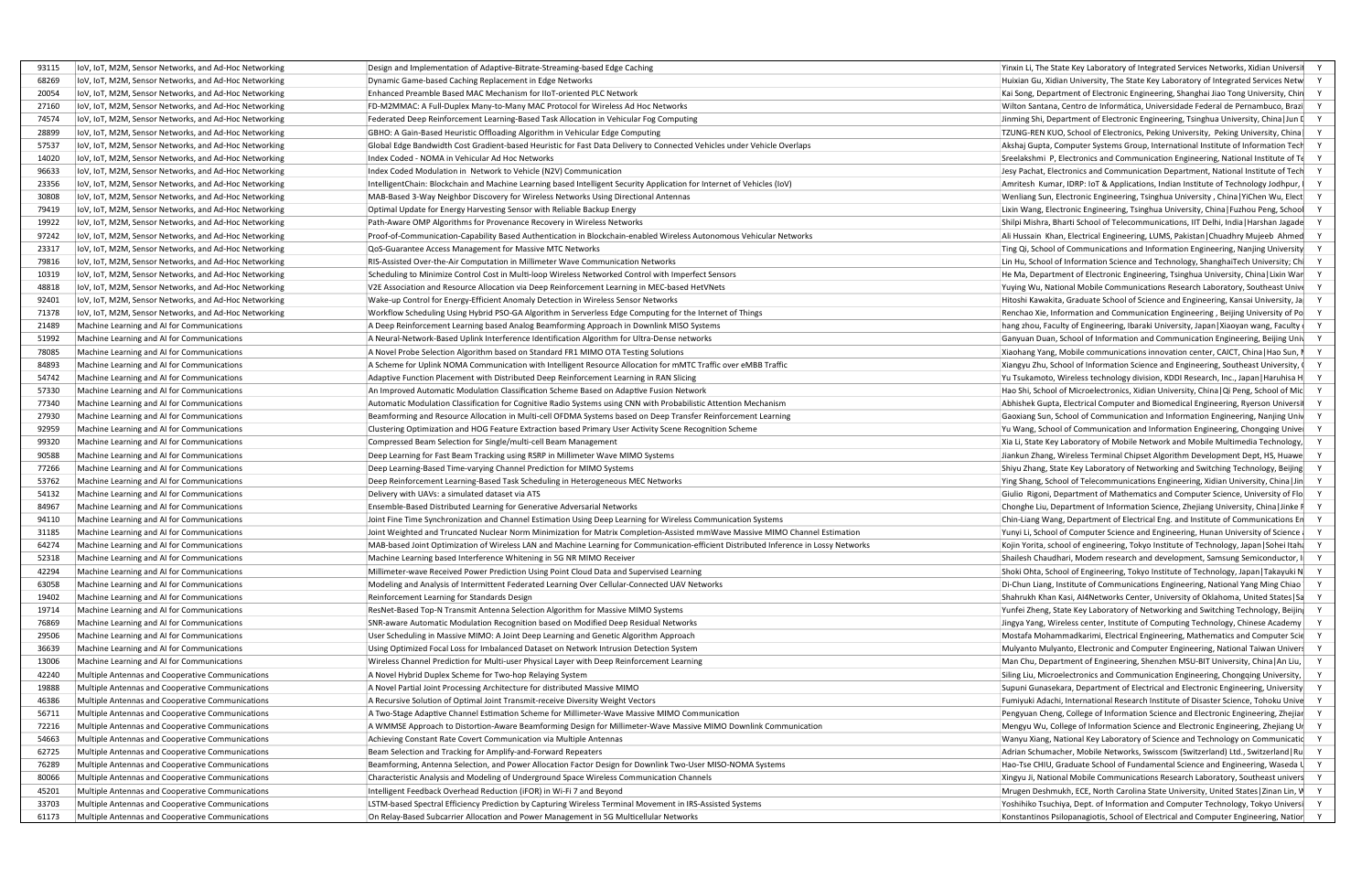| 30706   Multiple Antennas and Cooperative Communications | On the Performance of HARQ in IoT Networking with UAV-mounted Reconfigurable Intelligent Surfaces                               | Dimitrios Tyrovolas, Electrical and Computer Engineering, Aristotle University of The  |
|----------------------------------------------------------|---------------------------------------------------------------------------------------------------------------------------------|----------------------------------------------------------------------------------------|
| 41131 Multiple Antennas and Cooperative Communications   | Outage Probability of Opportunistic Self-Backhauled Millimeter Wave Mobile Networks                                             | Behrouz Maham, ECE, Nazarbayev University, Kazakhstan                                  |
| 41885 Multiple Antennas and Cooperative Communications   | Reconfigurable Meta-surface Reflectors: Practical Phase Adjustment Method and Experimental Validation                           | Takuya Ohto, Radio and Spectrum Laboratory, KDDI Research, Inc., Japan   Hiromi M      |
| 84329 Multiple Antennas and Cooperative Communications   | Reliability of Cooperative Communication over Correlated and Hybrid V2X Channels                                                | Xian Liu, Systems Engineering, UALR, United States                                     |
| 73653 Multiple Antennas and Cooperative Communications   | Space-time coding design for multiple source nodes full-duplex cooperative communication                                        | Ligang Liu, Key Laboratory of Wireless Sensor Network and Communications, Shang        |
| 35974 Multiple Antennas and Cooperative Communications   | Spectral Efficiency Optimization for mmWave Wideband MIMO RIS-assisted Communication                                            | Pooja Nuti, Electrical and Computer Engineering, The University of Texas at Austin, I  |
| 28305 Multiple Antennas and Cooperative Communications   | Suppressing Pilot Contamination for Massive Access in User-centric Cell-free Massive MIMO Systems                               | Manobendu Sarker, Department of Electrical and Computer Engineering, University        |
| 78259 Multiple Antennas and Cooperative Communications   | Throughput Based Adaptive Beamforming in 5G Millimeter Wave Massive MIMO Cellular Networks via Machine Learning                 | Spyros Lavdas, Computer Science, Neapolis University, Cyprus   Panagiotis Gkonis, D    |
| 77998 Multiple Antennas and Cooperative Communications   | Two-Step Beamforming Scheme for Large-Dimension Reconfigurable Intelligent Surface                                              | Xiang Li, Wireless Technology Division, DOCOMO Beijing Communication Laboratori        |
| 76044 Multiple Antennas and Cooperative Communications   | Uplink Power Allocation Scheme for User-Centric Cell-free Massive MIMO Systems                                                  | Manobendu Sarker, Department of Electrical and Computer Engineering, University        |
| 70645 Positioning, Navigation, and Sensing               | A Convex Optimization Approach to Satellite Selection for Global Navigation Satellite System (GNSS) Receivers                   | Natnael Zewge, Aerospace Engineering, KAIST, South Korea   Taeho Kim, Aerospace        |
| 62741 Positioning, Navigation, and Sensing               | A Location Matching for IoT Devices Using Polarizations and RSSI Distributions                                                  | Daisuke Uchida, Research and Development Division, Toshiba Corporation, Japan   Y      |
| 20281 Positioning, Navigation, and Sensing               | Bayesian Optimisation-Assisted Neural Network Training Technique for Radio Localisation                                         | Xingchi Liu, Automatic control and systems engineering, University of Sheffield, Unil  |
| 50483 Positioning, Navigation, and Sensing               | CSI Ratio with Coloring-Assisted Learning for NLoS Motionless Human Presence Detection                                          | Chia-Che Hsieh, Department of Electrical and Computer Engineering, National Yang       |
| 71449 Positioning, Navigation, and Sensing               | Deep Reinforcement Learning Based Load Balancing Routing for LEO Satellite Network                                              |                                                                                        |
| 46026 Positioning, Navigation, and Sensing               | Detection and Exclusion of Incipient Fault for GNSS-based Train Positioning under Non-Gaussian Assumption                       | Peiliang Zuo, Department of electronic and Communication Engineering, Beijing Ins      |
|                                                          |                                                                                                                                 | Xuan Yang, School of Electronic and Information Engineering, Beijing Jiaotong Unive    |
| 28004 Positioning, Navigation, and Sensing               | Dynamic Target Acceleration Estimation Using CSI                                                                                | Jiacheng Wang, School of Communication and Information Engineering, Chongqing          |
| 87559 Positioning, Navigation, and Sensing               | Fast Acquisition and Accurate Vital Sign Estimation with Deep Learning-Aided Weighted Scheme Using FMCW Radar                   | Hsin-Yuan Chang, Institute of Communications Engineering, National Tsing Hua Univ      |
| 93807 Positioning, Navigation, and Sensing               | Hybrid RSS-TDOA Measurements Based Directional Target Localization in NLOS Environments                                         | Peiliang Zuo, Department of electronic and Communication Engineering, Beijing Ins      |
| 87401 Positioning, Navigation, and Sensing               | Implementation of Dynamic Radius Outlier Removal (DROR) Algorithm on LiDAR Point Cloud Data with Arbitrary White Noise Addition | Makhluk Hossain Prio, Electrical and Computer Engineering, Clemson University, Ur      |
| 52246 Positioning, Navigation, and Sensing               | Index Coded PSK Modulation with Rotated Constellation for Prioritized Receivers                                                 | Anna Elizabeth Tom, Electrical Communication Engineering Department, Indian Inst       |
| 85662 Positioning, Navigation, and Sensing               | Indoor Pedestrian Localization Methods Using Contact Information from Bluetooth Low Energy Beacons Between Smartphones          | Shino Shiraki, Graduate School of Engineering, Chiba University, Japan   Aoi Suzuki, G |
| 88973 Positioning, Navigation, and Sensing               | Indoor Single Station 3D Localization Based on L-shaped Sparse Array                                                            | Xiaodong Wu, School of Communication and Information Engineering, Chongqing U          |
| 76797 Positioning, Navigation, and Sensing               | Location Drift Detection Method for Monocular Vision based Indoor Positioning                                                   | Shuang Jia, School of Electronics and Information Engineering, Harbin Institute of Te  |
| 13200 Positioning, Navigation, and Sensing               | Positioning Error Analysis and Experiments on Underwater Optical Wireless Communication Induced by Light Beam Bending           | Yingying Jiang, Key Laboratory of Wireless-Optical Communications, University of Sc    |
| 13543 Positioning, Navigation, and Sensing               | Robust Target Detection, Position Deducing and Tracking Based on Radar Camera Fusion in Transportation Scenarios                | Jiayin Deng, School of Information and Communication Engineering, Beijing Univers      |
| 10724 Positioning, Navigation, and Sensing               | Self-Attention based Semi-Supervised Learning for Time-varying Wi-Fi CSI-based Adjoining Room Presence Detection                | Kai-Jui Chen, Department of Electrical and Computer Engineering, National Yang Mi      |
| 17970 Positioning, Navigation, and Sensing               | The Synthetic Off-road Trail Dataset for Unmanned Motorcycle                                                                    | Tinghai Yan, The Department of Automation, Tsinghua University, China   Xudong Zh      |
| 96424 Positioning, Navigation, and Sensing               | Toward Multiple Integrated Sensing and Communication Base Station Systems Collaborative Precoding Design with Power Constrain   | Wangjun Jiang, Beijing, Beijing University of Posts and Telecommunications, China      |
| 33393 Recent Results                                     | A Joint Time-Varying Channel Estimation based on Compressive Sensing and LSTM                                                   | Xiaodong Han, School of Information and Communications Engineering, Xi'an Jiaoto       |
| 70955 Recent Results                                     | Adaptive Beam Alignment Based on Deep Reinforcement Learning for High Speed Railways                                            | Lei Wang, State Key Laboratory of Rail Traffic Control and Safety, Beijing Jiaotong UI |
| 88068 Recent Results                                     | Adaptive C-V2X Sidelink Communications for Vehicular Applications Beyond Safety Messages                                        | Yu-Jen Ku, Electrical and Computer Engineering, University of California, San Diego,   |
| 85545 Recent Results                                     | Beam Domain Based Fingerprinting Indoor Localization with Multiple Antenna Systems                                              | Chia Hsing Yang, Institute of Communications Engineering, National Yang Ming Chia      |
| 89542 Recent Results                                     | BP MIMO Detection with MMSE Pre-cancellation Sub-matrix Switching                                                               | Takashi Imamura, Electronics and Electrical Engineering, Keio University, Japan   Yul  |
| 23699 Recent Results                                     | DeepMCTS: Deep Reinforcement Learning Assisted Monte Carlo Tree Search for MIMO Detection                                       | Tz-Wei Mo, Research Center for Information Technology Innovation, Academia Sini        |
| 64332 Recent Results                                     | Distance-Aware Precoding for Near-Field Capacity Improvement in XL-MIMO                                                         | Zidong Wu, Department of Electronic Engineering, Tsinghua University, China   Ming     |
| 48065 Recent Results                                     | Experiments and Observations of 5G NSA Reliability and Latency Performance in Metro Train Environment                           | Ta-Sheng Lin, Electrical Engineering, National Taiwan University, Taiwan   Jing-You Y  |
| 42563 Recent Results                                     | Hybrid Beamforming in mmWave MIMO-OFDM Systems via Deep Unfolding                                                               | Kuan-Yuan Chen, Institute of Communications Engineering, National Tsing Hua Univ       |
| 68587 Recent Results                                     | On the Design of Offset Spatial Modulation with Low PAPR                                                                        | Yuanjie Hu, National Key Laboratory of Science and Technology on Communications        |
| 14165 Recent Results                                     | Performance of V2N Communication System with Mixed RF and Hybrid FSO/RF Transmissions                                           | VSV Sandeep, Electronics and Communication Engineering, National Institute of Te       |
| 17201 Recent Results                                     | Spectral and Energy Efficient User Pairing for RIS-assisted Uplink NOMA Systems with Imperfect Phase Compensation               | Kusuma Priya Pulavarty, EE, IIT Hyderabad, India   Pavan Reddy Manne, EE, IIT Hyder    |
| 79304 Recent Results                                     | When Federated Learning and Mobile Intelligent Reflecting Surfaces Assist V2V Communications                                    | Mutasem Q. Hamdan, EEE, The University of Manchester, United Kingdom   Khairi A.       |
| 57166 Recent Results                                     | Wireless Powered Opportunistic Cooperative Backscatter Communications: To Relay or Not?                                         | Rui Xu, School of Communications and Information Engineering, Xi'an University of      |
| 78857 Signal Processing for Wireless Communications      | A Novel Scheme to Mitigate the RNTI-FA in Blind Detection of 5G Polar Codes                                                     | KUANGDA TIAN, Wireless Terminal Chipset Algorithm Development Dept, Hisilicon,         |
| 51446 Signal Processing for Wireless Communications      | Characterization of multi-TRP wireless propagation Channel in the Industrial Environment with Modeling of Robotic Arms          | Jianyao Zhao, Wireless research department, Shanghai Huawei Technologies Co., Lt       |
| 31276 Signal Processing for Wireless Communications      | Complex-valued Reinforcement Learning Based Dynamic Beamforming Design for IRS Aided Time-Varying Downlink Channel              | Mengfan Liu, Department of Electrical and Electronic Engineering, Imperial College     |
| 92164 Signal Processing for Wireless Communications      | CRC-Aided Adaptive Belief Propagation Decoding of NR LDPC Codes                                                                 | Xianwen Zhang, National Mobile Communications Research Laboratory, southeast u         |
| 77490 Signal Processing for Wireless Communications      | Demodulation using High-Order Moments on a Stochastic Resonance Receiver with a Few-bit ADC                                     | Akihiko Tatematsu, Graduate School of Engineering, Mie University, Japan   Hiroyuki    |
| 94535 Signal Processing for Wireless Communications      | Encoding and Decoding of Polar Codes for Frequency Selective Fading Channels                                                    | Huiying Song, Information and Communications Engineering, Tokyo Institute of Tecl      |
| 33505 Signal Processing for Wireless Communications      | Hierarchical BEM based Estimation of Doubly Selective Channels for OFDM Systems                                                 | Yanfeng Zhang, School of Electronic and Information Engineering, Harbin Institute o    |
| 12131 Signal Processing for Wireless Communications      | Intelligent Reflecting Surface Joint Uplink-Downlink Optimization for NOMA Network                                              | Mostafa Samy, Electronics and Communications Engineering, EJUST, Egypt   Moham         |
| 57630 Signal Processing for Wireless Communications      | MODERATE COMPLEXITY TURBO DECODER FOR NEAR-OPTIMUM DECODING OF PRODUCT CODES                                                    | GANESH YELLAPU, Central Research Laboratory, Bharat Electronics Limited, India         |
| 81380 Signal Processing for Wireless Communications      | Multi-LED Transmission Schemes using OTFS Modulation in Visible Light Communication                                             | Sujata Sinha, Department of ECE, Indian Institute of Science, India   A Chockalingam,  |
| 47887 Signal Processing for Wireless Communications      | Multiple Access Communications for Age Minimization in UAV Aided Data Collection                                                | Oktay Ogutcu, Electrical and Electronics Engineering, TOBB University of Economics     |
| 92135 Signal Processing for Wireless Communications      | Performance Analysis of OTFS with Imperfect Delay-Doppler Channel State Information                                             | Ashwitha Naikoti, Department of ECE, Indian Institute of Science, India   Ananthanar   |
| 36113 Signal Processing for Wireless Communications      | Phase-Noise-Aware LLR Calculation for mmWave MIMO Systems with High-Order Modulation                                            | Daiki Wakumoto, Graduate School of Engineering, Osaka University, Japan   Takumi       |
| 49095 Signal Processing for Wireless Communications      | Pre-Calibration Techniques for Transmitter-Side RF Imbalance and Spectrum Distortion                                            | Juinn-Horng Deng, Electrical Engineering, Yuan Ze University, Taiwan   Pavan Vatal S   |
| 28212 Signal Processing for Wireless Communications      | Precoded Batched Sparse Codes Transmission Based on Low-Density Parity-Check Codes                                              | Shiheng Wang, Southwest Jiaotong University, Communication and Sensor Network Y        |
| 72171 Signal Processing for Wireless Communications      | Repetition Using Cyclic Frequency Diversity in UL-PD-NOMA and Its Hardware Experiment                                           | Atsushi Kurosawa, Wireless System Laboratory, National Institute of Information an Y   |